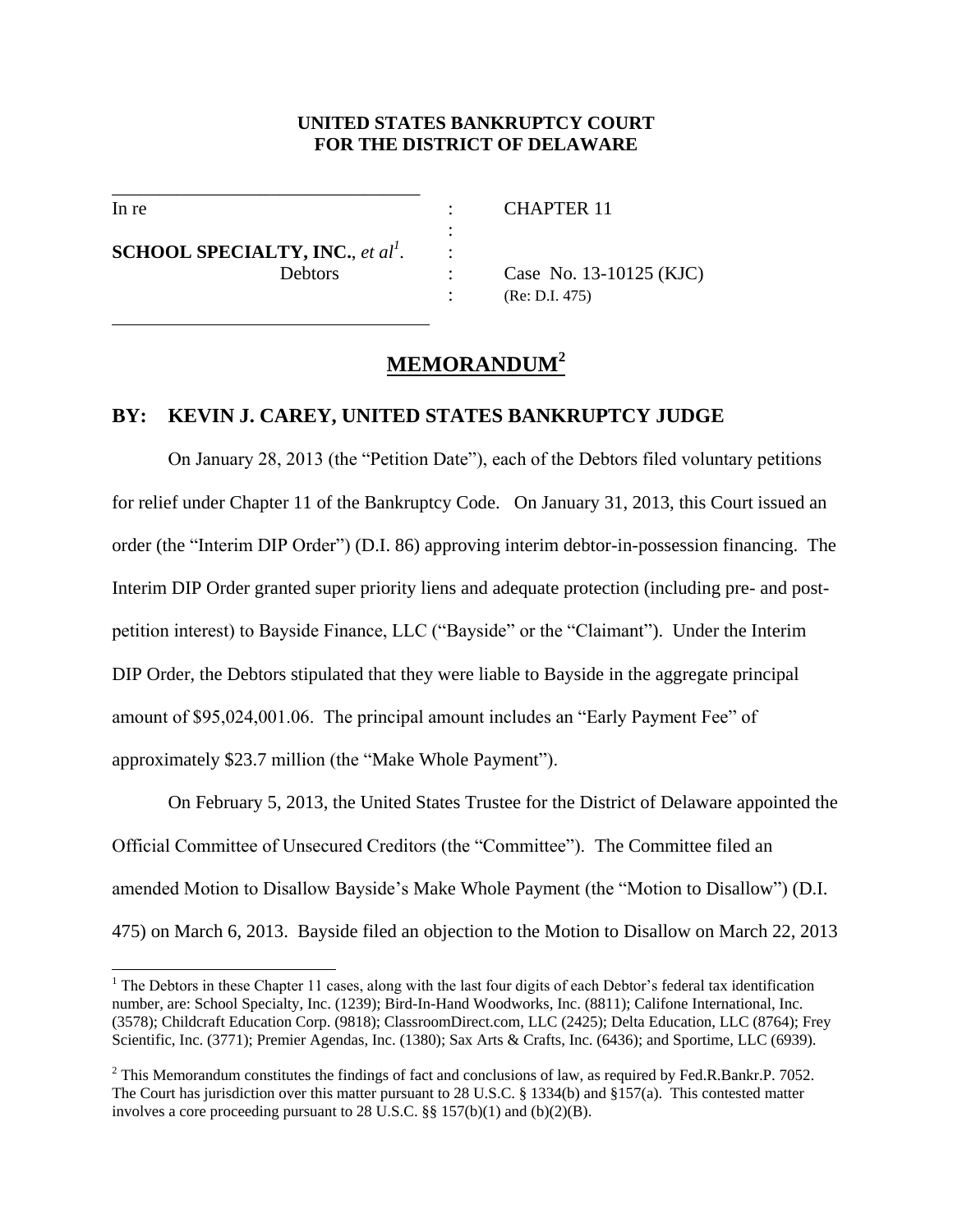(D.I. 638). A hearing was held on April 5, 2013. For the reasons that follow, the Motion to Disallow will be denied.

### Facts

On May 22, 2012, the Debtors entered into a credit agreement (the "Term Loan Credit Agreement") (Ex.  $4$ )<sup>3</sup> with Bayside, as administrative agent, collateral agent, and the sole lender. Under the Term Loan Credit Agreement, Bayside agreed to make a term loan (the "Term Loan") in the aggregate principal amount of \$70 million, at an annual rate equal to the three-month LIBOR, with a 1.5% floor, plus 11.0%. The Term Loan Credit Agreement was to mature on October 31, 2014 (the "Initial Maturity Date"), unless the Debtors were able to refinance certain 3.75% Convertible Subordinated Debentures due 2026 (issued on March 1, 2011). Upon refinancing, the Term Loan Credit Agreement would mature on December 31, 2015 (the "Convertible Maturity Date"). <sup>4</sup>

Upon either prepayment or acceleration of the Term Loan, the Debtors were required to pay an "Early Payment Fee." If the prepayment or acceleration occurs during the first year and a half of the Term Loan (the "Limited Call Period"), the Early Payment Fee is equal to the Make Whole Payment. (Ex. 4 at 48). The Make Whole Payment is calculated by discounting the future stream of interest payments between the date on which the principal is prepaid or accelerated and the Conditional Maturity Date of December 31, 2015. (Ex. 4 at 22-23, 48). The discount rate set forth in the agreement is the applicable Treasury rate plus 50 basis points. (*Id.* at 23-24).

The Early Payment Fee calculation includes a "step-down mechanic" that reduces the amount of the fee after 18 months and, further still, after 30 months. (Ex. 4 at 48). If the

 $3$  At the April 5, 2013 hearing, the parties submitted a joint binder of exhibits (1-55) that was admitted into evidence.

<sup>4</sup> The outstanding principal amount due to the debenture holders as of the Petition Date was approximately \$157.5 million.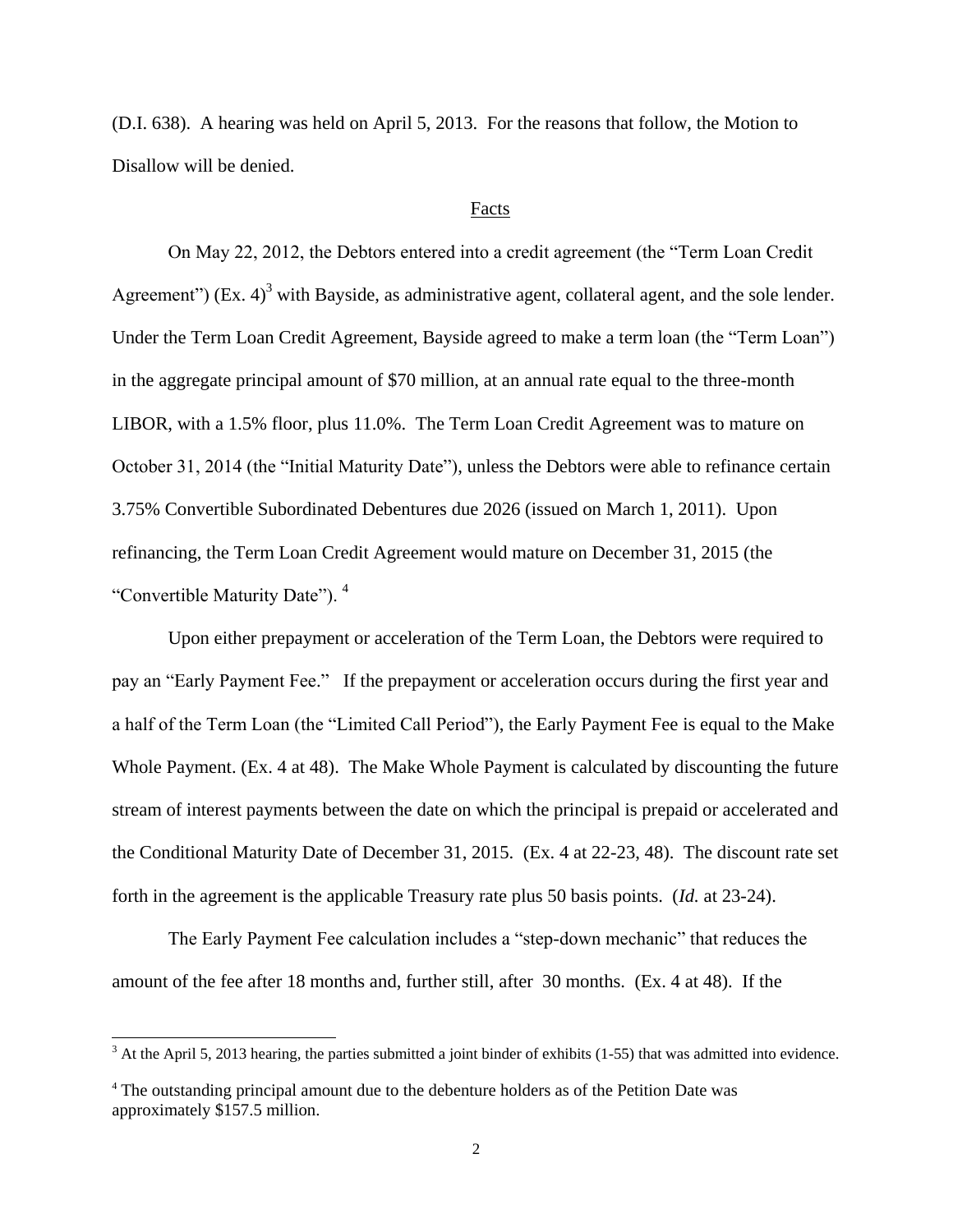prepayment occurs after the  $18<sup>th</sup>$  month, but before the end of the  $30<sup>th</sup>$  month, the amount of the Early Prepayment Fee is fixed at 6% of the outstanding principal. (*Id.* at 48). The percentage decreases to 1% after the  $30<sup>th</sup>$  month. *(Id.)*.

On January 4, 2013, Bayside entered into a forbearance agreement (the "Forbearance Agreement") (D.I. 638, Ex. D) with the Debtors. In the Forbearance Agreement, the Debtors acknowledged their breach of a covenant in the Term Loan Credit Agreement that required minimum liquidity of \$20 million (the "Minimum Liquidity Covenant") as of December 29, 2012. (*Id.*, Ex. D, Annex A). The Committee does not dispute that the breach of the Minimum Liquidity Covenant occurred, triggering the Debtors' obligation for the Make Whole Payment.

The Forbearance Agreement reflected the acceleration of the Term Loan which made all outstanding principal and unpaid interest, including the Make Whole Payment, due and payable. The Forbearance Agreement provides that, as of January 4, 2013, the aggregate principal amount of the Term Loan was \$67,000,000.00, the amount of the accrued and unpaid interest was \$1,605,208.33, and the Make Whole Payment was \$25,054,001.06. (*Id.*, Ex. D, Art. II). Thereafter, the Make Whole Payment was re-calculated by Bayside to be \$23.7 million.<sup>5</sup> This revised amount reflects the present value of interest payments through December 2015.

<sup>&</sup>lt;sup>5</sup> Although the Forbearance Agreement states that the Make Whole Payment is \$25,054,001.06, the parties have agreed that the actual amount of the Make Whole Payment is approximately \$23.7 million. This reduced amount reflects the interest received by Bayside from January 4, 2013 (the date of acceleration) through February 28, 2013 (the date upon which the Term Loan principal was paid in full). (Ex. 3 at 11).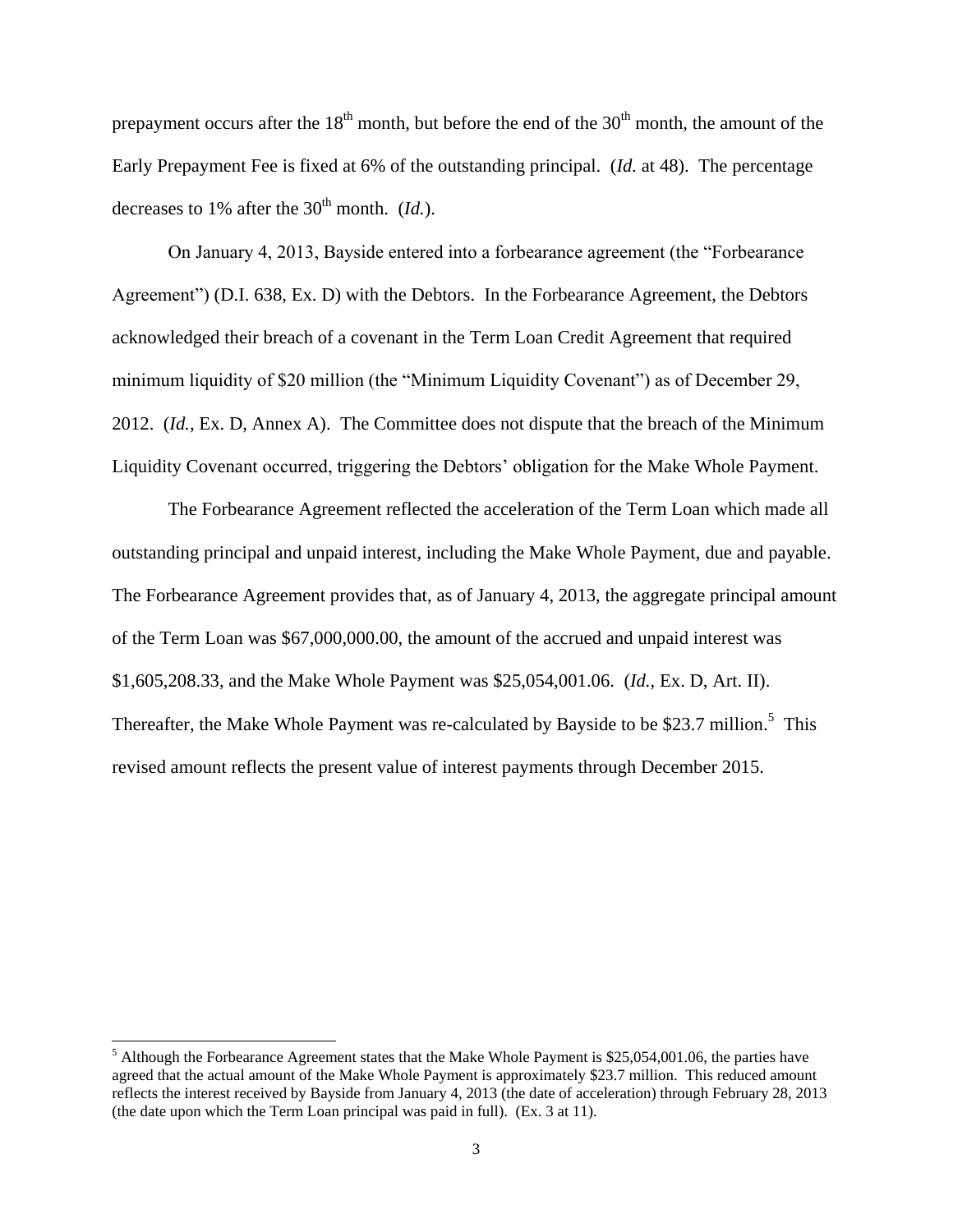### **Legal Standard**

"The 'basic federal rule' in bankruptcy is that state law governs the substance of claims . . . Congress having 'generally left the determination of property rights in the assets of a bankrupt's estate to state law . . . .'" *Raleigh v. Illinois Dept. of Revenue,* 530 U.S. 15, 120 S.Ct. 1951, 147 L.Ed. 2d 13 (2000). The inquiry into whether a prepayment provision will be enforced in bankruptcy begins with whether the prepayment provision is enforceable under applicable state law. 11 U.S.C. §502(b)(1); *United Merchs. & Mfrs. v. Equitable Life Assurance Soc'y of the U.S. (In re United Merchs. & Mfrs.)*, 674 F.2d 134, 141 (2d Cir. 1982) (whether a liquidated damages provision in a contract is an unenforceable penalty is a question of state law). The parties agree that New York law governs the Term Loan Credit Agreement and the Make Whole Payment provision.<sup>6</sup>

Under New York law, prepayment provisions and early termination fees are analyzed under the standards applicable to liquidated damages. *See JMD Holding Corp. v. Cong. Fin. Corp.*, 4 N.Y. 3d 373, 379-80, 828 N.E.2d 604 (2005) ("[w]hether the early termination fee represents an enforceable liquidation of damages or an unenforceable penalty is a question of law, giving due consideration to the nature of the contract and the circumstances" (citing *Mosler* 

 $6$  The parties dispute upon whom the burden of persuasion rests in this matter. Under New York law, the party challenging the Make Whole Payment bears the burden of persuasion that it should not be allowed. *JMD Holding Corp. v. Congress Fin. Corp.*, 4 N.Y.3d 373, 380, 828 N.E.2d 604 (2005) ("The burden is on the party seeking to avoid liquidated damages . . . to show that the stated liquidated damages are, in fact, a penalty.")

The Committee asserts that the long-standing rule announced by the Third Circuit Court of Appeals in *In re Allegheny Int'l, Inc.*, 954 F.2d 167, 173 (3d Cir. 1992) applies, requiring, ultimately, that the claimant - - Bayside - - prove its entitlement to the Make Whole Payment. Bayside disagrees, citing the United States Supreme Court decision in *Raleigh v. Illinois Dept. of Revenue,* 530 U.S. 15, 120 S.Ct. 1951, 147 L.Ed. 2d 13 (2000), holding that if a tax law places the burden of proof on a taxpayer - - as opposed to the government - - that burden remains the same in bankruptcy court. The Committee argues that *Raleigh* is limited to situations involving tax claims. I need not decide this issue since, as discussed below, Bayside, on this record, has demonstrated its entitlement to the Make Whole Payment.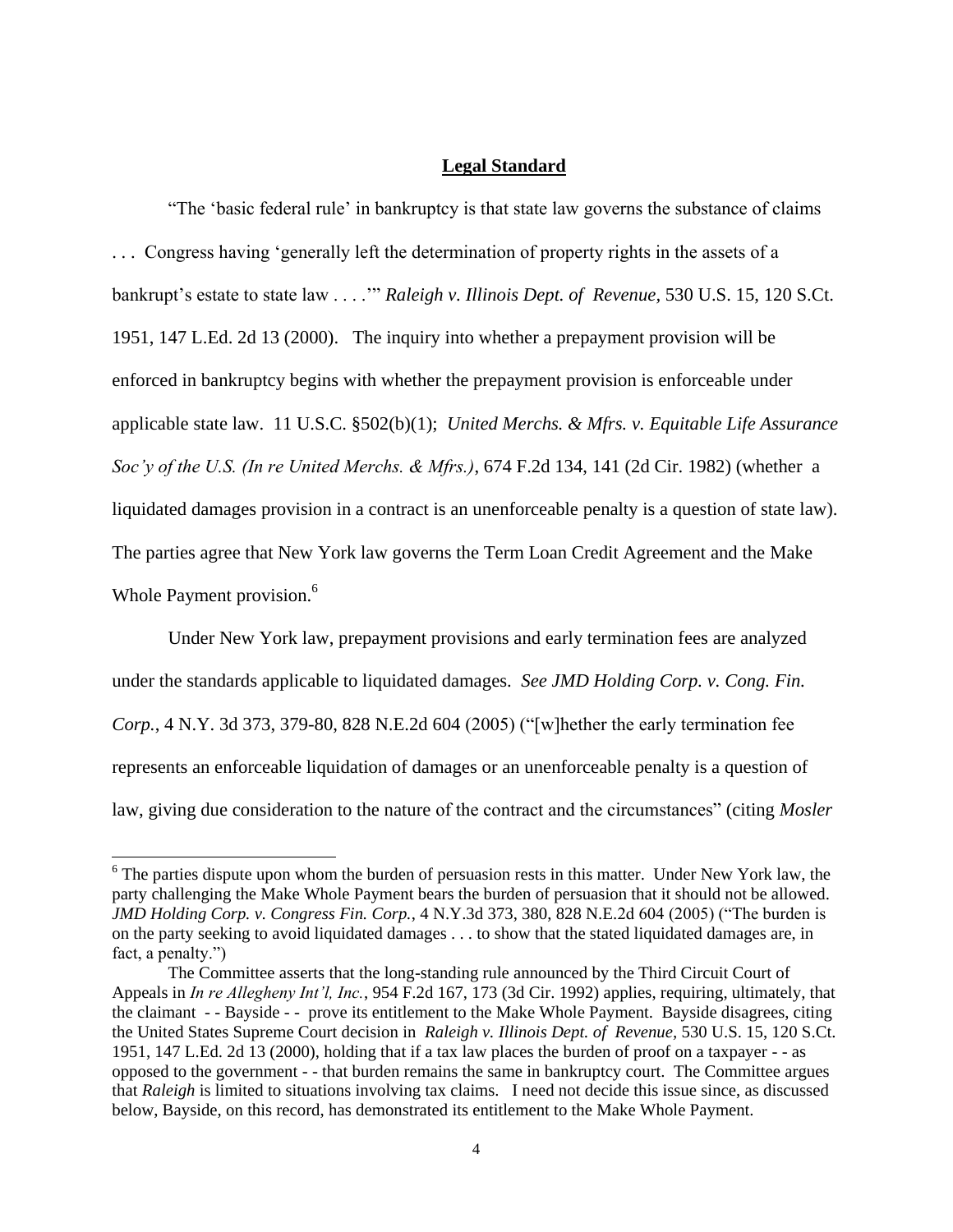*Safe Co. v. Maiden Lane Safe Deposit Co.*, 199 N.Y. 479, 485, 93 N.E. 81 (1910); *Leasing Serv. Corp. v. Justice*, 673 F.2d 70, 74 (2d Cir. 1982)). New York courts will consider a prepayment premium to be enforceable when (i) actual damages are difficult to determine, and (ii) the sum stipulated is not "plainly disproportionate" to the possible loss. *In re South Side House, LLC,*  451 B.R. 248, 270 (Bankr. E.D.N.Y. 2011) (citing *United Merchs*., 674 F.2d at 142). The reasonableness of the damages is determined as of the time the parties entered into the agreement and not at the time of the breach. *Walter E. Heller & Co., Inc. v. Am. Flyers Airline Corp.*, 459 F.2d 896, 898-99 (2d Cir. 1972)(citations omitted).

Further, New York courts have cautioned against interfering with parties' agreements. *JMD Holding,* 4 N.Y.3d at 380-81 citing *[Fifty States Mgt. Corp. v. Pioneer Auto Parks,](https://web2.westlaw.com/find/default.wl?mt=Westlaw&db=578&tc=-1&rp=%2ffind%2fdefault.wl&findtype=Y&ordoc=2006403464&serialnum=1979118097&vr=2.0&fn=_top&sv=Split&tf=-1&pbc=29A1B109&rs=WLW13.04)* 46 [N.Y.2d 573, 577, 415 N.Y.S.2d 800, 389 N.E.2d 113 \(1979](https://web2.westlaw.com/find/default.wl?mt=Westlaw&db=578&tc=-1&rp=%2ffind%2fdefault.wl&findtype=Y&ordoc=2006403464&serialnum=1979118097&vr=2.0&fn=_top&sv=Split&tf=-1&pbc=29A1B109&rs=WLW13.04)) ("Absent some element of fraud, exploitive over-reaching or unconscionable conduct ... to exploit a technical breach, there is no warrant, either in law or equity, for a court to refuse enforcement of the agreement of the parties"); *cf.* 3 Farnsworth, Contracts § 12.18, at 303–304 (3d ed) ("(I)t has become increasingly difficult to justify the peculiar historical distinction between liquidated damages and penalties. Today the trend favors freedom of contract through the enforcement of stipulated damage provisions as long as they do not clearly disregard the principle of compensation"); *see also [XCO](https://web2.westlaw.com/find/default.wl?mt=Westlaw&db=506&tc=-1&rp=%2ffind%2fdefault.wl&findtype=Y&ordoc=2006403464&serialnum=2004504620&vr=2.0&fn=_top&sv=Split&tf=-1&referencepositiontype=S&pbc=29A1B109&referenceposition=1002&rs=WLW13.04)  Intl. Inc. v. Pacific Scientific Co.,* [369 F.3d 998, 1002–1003 \(7th Cir.2004](https://web2.westlaw.com/find/default.wl?mt=Westlaw&db=506&tc=-1&rp=%2ffind%2fdefault.wl&findtype=Y&ordoc=2006403464&serialnum=2004504620&vr=2.0&fn=_top&sv=Split&tf=-1&referencepositiontype=S&pbc=29A1B109&referenceposition=1002&rs=WLW13.04)) ("The rule (against penalty clauses) hangs on, but is chastened by an emerging presumption against interpreting liquidated damages clauses as penalty clauses") ). *See also GFI Brokers, LLC v. Santana*, 2009 WL 2482130, \*2 (S.D.N.Y. 2009) (citing same).

The Committee's main argument is that the Make Whole Payment does not meet the second prong of the test for liquidated damage provisions: i.e., the Committee argues that the

5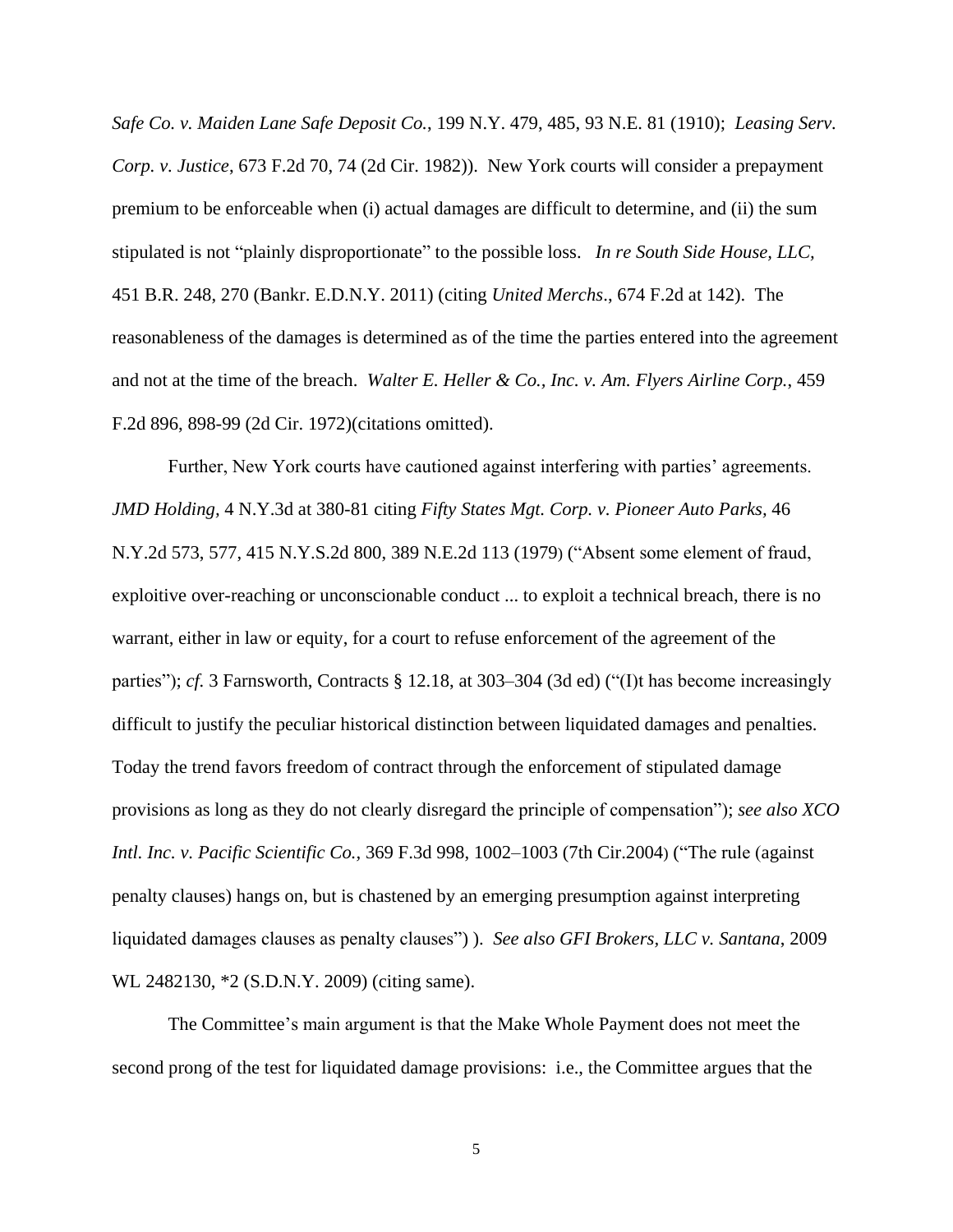formula used to calculate the Make Whole Payment is not in accord with usual "market place" formulas and results in a prepayment premium that is "grossly disproportionate" to Bayside's possible loss, as reasonably projected at the time the Term Loan Credit Agreement was signed. (Reply Br., D.I. 734, at 7).

#### **Discussion**

# (1) *Whether the Make Whole Payment is 'plainly disproportionate' to Bayside's possible loss?*

When exercising an option to accelerate a loan, "the lender elects 'to give up [its] future income stream in favor of having an immediate right to collect [its] entire debt.'" *South Side House,* 451 B.R. at 268 quoting *In re Solutia, Inc.,* 379 B.R. 473, 488 (Bankr. S.D.N.Y. 2007). The purpose of prepayment consideration is to compensate the lender for the loss of its bargained-for yield. *South Side House,* 451 B.R. at 267.

When determining whether a prepayment penalty is 'plainly disproportionate' to a lender's probable loss, courts interpreting New York law have considered (i) whether the prepayment fee is calculated so that the lender will receive its bargained-for yield, and (ii) whether the prepayment fee is the result of an arms-length transaction between represented sophisticated parties. *South Side House*, 451 B.R. at 270-71 (citing *In re Vanderveer Estates Holdings, Inc.*, 283 B.R. 122, 130 (Bankr. E.D.N.Y. 2002)).

a. *Did the lender receive its bargained for yield?*

The Committee argues that the Make Whole Payment was calculated such that it inflates Bayside's actual losses and is inconsistent with market precedent. According to the Committee and its expert, the Make Whole Payment calculation should have included discounted interest payments for only the first 18 months. (Ex. 7 at 11; Tr. at 33-34). The Committee downplays the likelihood of a possible refinancing prior to October 31, 2014. However, because this

6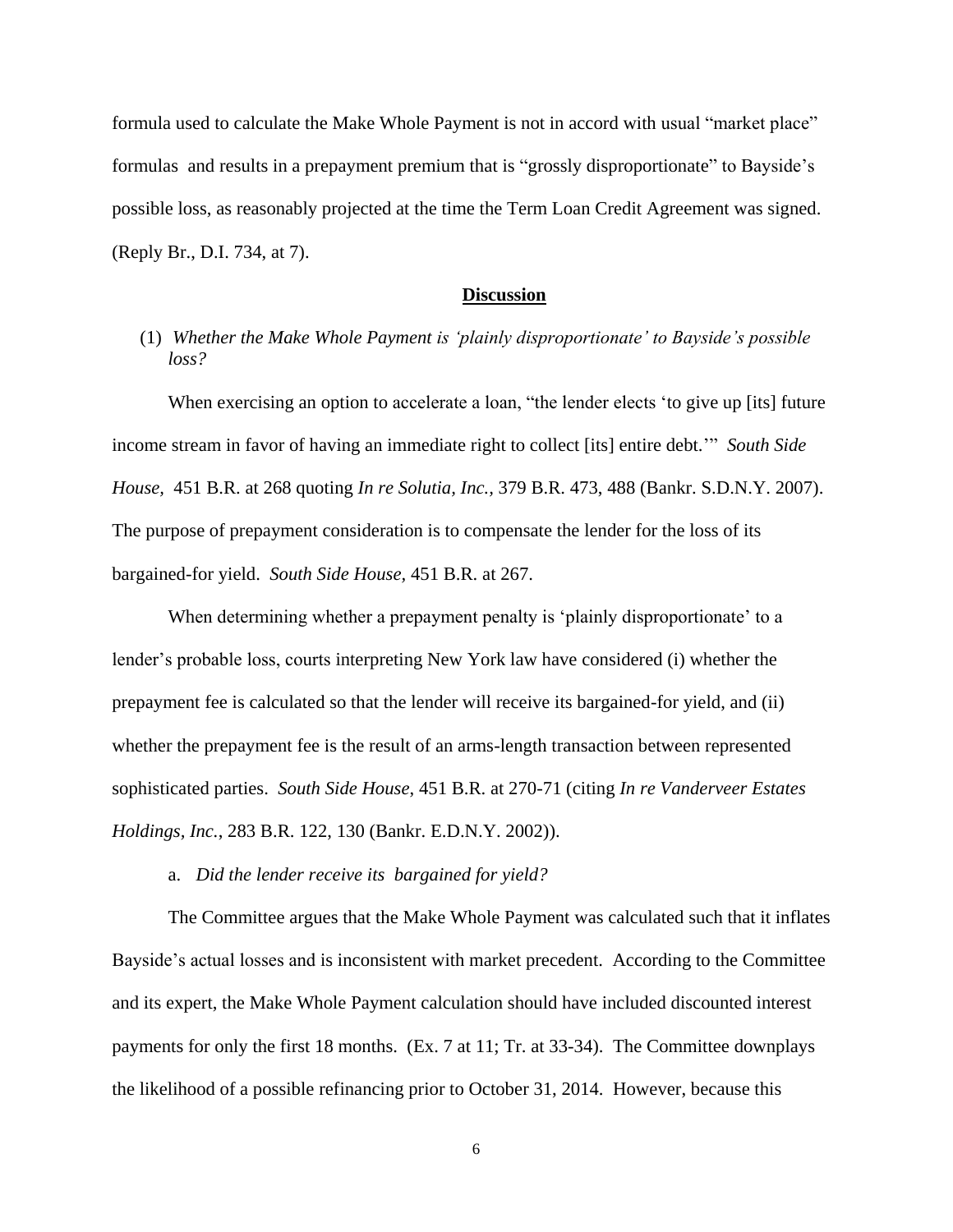refinancing option remained available throughout the life of the Term Loan, Bayside was obligated to keep the funds available through 2015. Thus, Bayside was justified in using the Conditional Maturity Date of December 31, 2015 to calculate the Make Whole Payment.

This determination is consistent with the New York Court of Appeals' holding in *JMD Holding*. In *JMD Holding*, the parties entered into a loan agreement for a \$40 million revolving credit facility. *JMD Holding*, 4 N.Y.3d at 376. The prepayment fee was calculated using the entire \$40 million available credit, even though the obligor did not draw upon the full amount. *Id.* at 377. The obligor argued that the fee was disproportionate to the lender's expected yield because there was no guarantee that the maximum amount would be borrowed. However, the Court held that the fee was appropriate because the lender made a commitment to extend credit up to \$40 million. The lender's subsequent lending behavior had to be conducted to insure that the full \$40 million was available to be drawn upon. *Id.* at 383.

Similar facts exist here. Although there was no guarantee that the Term Loan would be extended to December 2015, Bayside was required to plan its lending activity in such a way to account for the possibility of the loan being extended. The Committee's argument that an extension was unlikely is irrelevant. The Term Loan Credit Agreement required Bayside and its investors to keep adequate funds available through December 2015. The Court cannot, with the benefit of hindsight, alter the agreement based on subsequent operational results and managerial decisions.<sup>7</sup>

<sup>7</sup> Sean Britain, a principal at Bayside, testified that Bayside's goal on this type of loan is to achieve a return to its investors of between 1.4 and 1.5 times investment. (Tr. at 94). It is not disputed that the Make Whole Payment achieves this targeted return.

The Committee makes much of the fact that the Make Whole Payment is 37% of the Term Loan. This, certainly, is a figure to give the Court pause. However, the applicable standard by which the Court is bound to evaluate whether Bayside is entitled to receive the Make Whole Payment is whether the payment is "plainly disproportionate" to the possible loss - - not whether the payment at issue is disproportionate to the principal of the loan.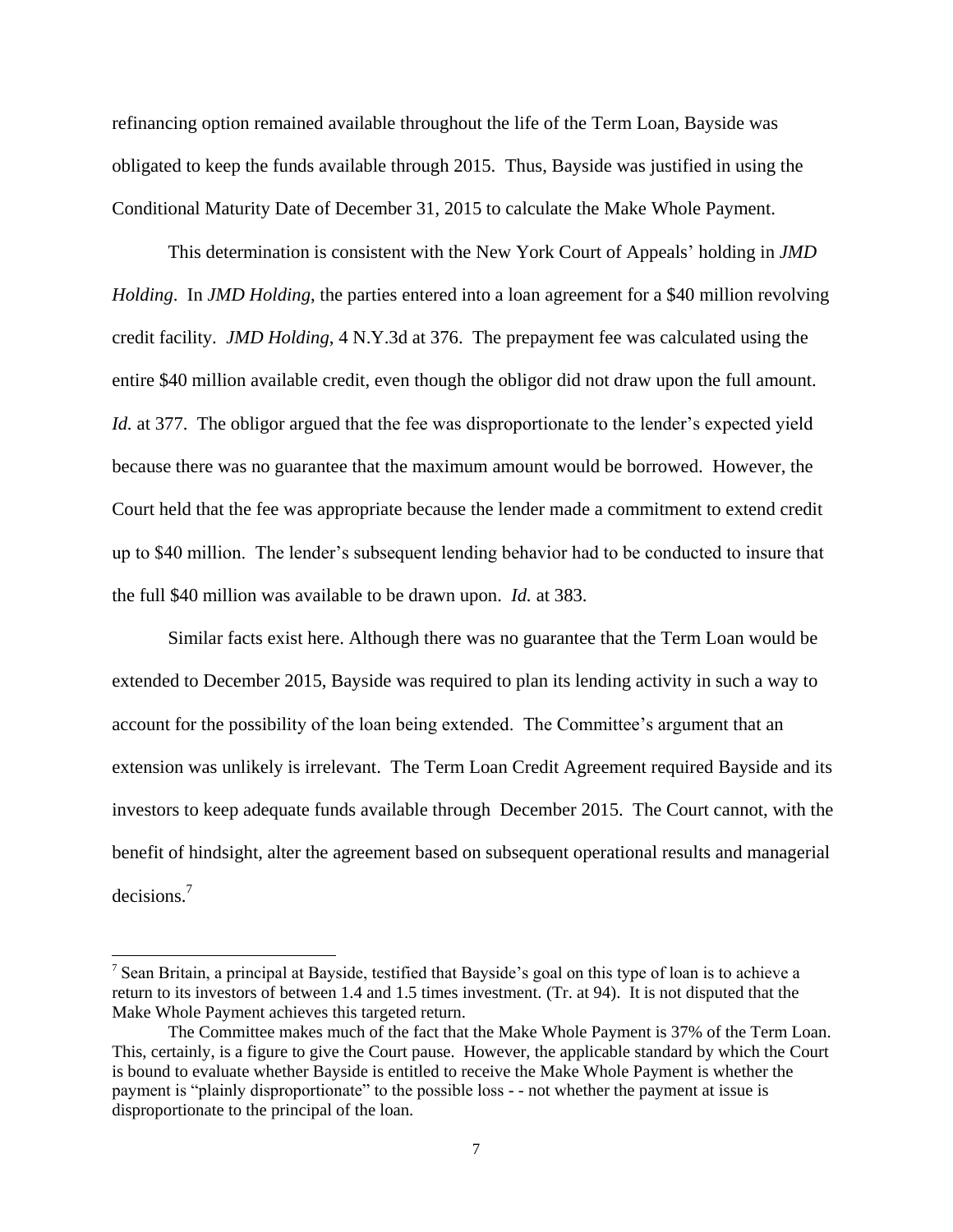Moreover, the Make Whole Payment is calculated by discounting future interest payments using an interest rate tied to Treasury Note performance. (Ex. 4 at 23). Other New York courts have determined that prepayment consideration calculated on the basis of U.S. Treasury bond interest rates supports the conclusion that a prepayment premium is not plainly disproportionate to a lender's potential losses. *South Side House,* 451 B.R. at 271 citing *In re [Saint Vincent's Catholic Med. Ctrs. of N.Y.,](https://web2.westlaw.com/find/default.wl?mt=ThirdCircuit&db=164&rs=WLW13.04&tc=-1&rp=%2ffind%2fdefault.wl&findtype=Y&ordoc=2025573789&serialnum=2023730980&vr=2.0&fn=_top&sv=Split&tf=-1&referencepositiontype=S&pbc=EBD7DFB3&referenceposition=594&utid=2)* 440 B.R. 587, 594 (Bankr.S.D.N.Y. 2010); *Vanderveer,* 382 B.R. at 130-31.<sup>8</sup>

### b. *Was the Term Loan an arms-length transaction?*

 $\overline{\phantom{a}}$ 

The Debtors received proposals from multiple lenders that contained varied terms. After Bayside was selected, the Debtors further negotiated terms and conditions of the Term Loan including the prepayment terms. (Ex. 3 at 8-10; Tr. at 81, 87-88, ). Here, it is not seriously disputed that the company was experiencing financial distress at the time the Term Loan was negotiated, but there is no credible evidence in the record revealing that the relative strengths or weaknesses of the parties' respective bargaining positions was anything but common under the circumstances. The evidence presented at trial shows clearly that the Term Loan was the result of an arms-length negotiation.

<sup>&</sup>lt;sup>8</sup> In *Vanderveer*, the Court wrote: "[The yield maintenance provision] is calculated based on prevailing Treasury Bond yields at or about the time of prepayment, and is structured to permit the lender, in the event of prepayment, to receive its bargained for yield while reinvesting the prepaid funds in the U.S. Treasury instruments. The yield maintenance provision at issue does not result in an automatic premium to the lender in the event of prepayment." *Vanderveer,* 283 B.R. at 130. *See also Anchor Resolution Corp. v. State Street Bank and Trust Co. of Connecticut (In re Anchor Resolution Corp.),* 221 B.R. 330, 341 (Bankr.D.Del. 1998) (deciding that a make whole forumula was reasonable when it "accounts for changes in the Treasury rate, decreases over time, and has no applicable 'minimum charge'").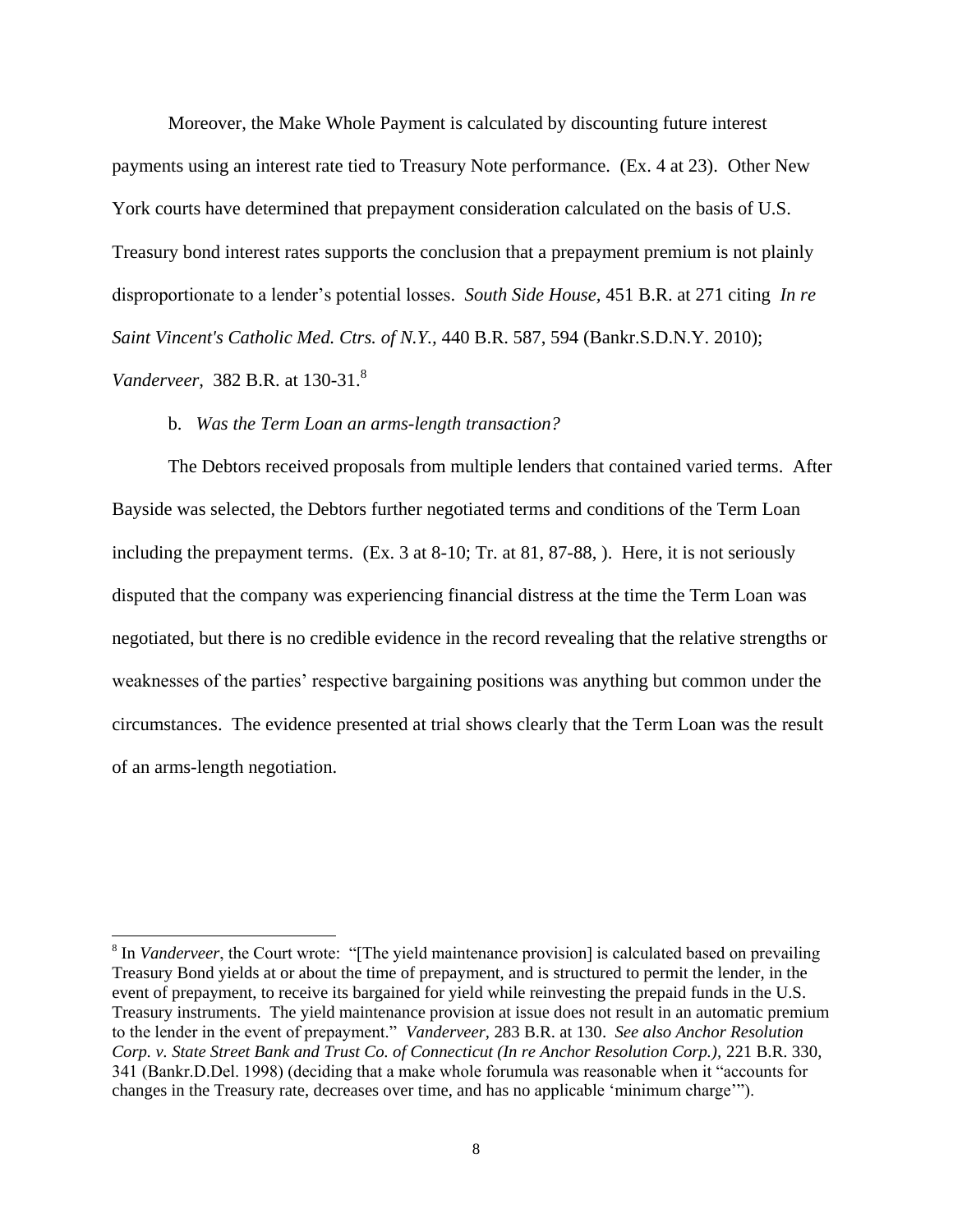### (2) *Whether Section 506(b)'s reasonableness standard applies to pre-petition fees?*

The Committee claims that the Make Whole Payment must also pass the reasonableness standard in Bankruptcy Code  $$506(b).$ <sup>9</sup> Bayside counters that  $$506(b)$  applies only to postpetition fees, costs or charges. *Compare In re 400 Walnut Assoc., Inc.,* 473 B.R. 603, 610 (E.D.Pa. 2012) ("The majority view is that §506(b) does not apply to interest and other charges that accrue *before* the filing of the bankruptcy petition.") (emphasis in original) citing *inter alia Collier on Bankruptcy*  $$506.04$  [1] (16<sup>th</sup> ed. 2012) ("The allowability of ... prepetition amounts as part of the secured creditor's 'claim' is not determined by section 506, but is governed by section 502 in conjunction with other provisions of the Code.") *with Wetzel v. Advocate Realty Inv., LLC, 275 F.3d 1308, 1318 (11<sup>th</sup> Cir. 2001) (applying the* reasonableness standard of §506(b) to unpaid attorney fees that the creditor incurred both prepetition and post-petition, deciding that §502 and §506 "should be read in tandem with one another," as § 502 deals with the threshold question of whether a claim should be allowed or disallowed, then §506 deals with the narrow issue of whether certain types of claims should be considered secured or unsecured) *cited in* 4-506 *Collier on Bankruptcy*   $\P$ 506.04 [3][e] (16<sup>th</sup> ed. 2013).

Under New York law, a prepayment premium must not be an unenforceable penalty; therefore the §506(b) reasonable standard may be met in any event. I have determined that the Make Whole Payment is not "plainly disproportionate" to the lender's probable loss. On the

 $911$  U.S.C.  $$506(b)$  provides:

<sup>(</sup>b) To the extent that an allowed secured claim is secured by property the value of which, after any recovery under subsection (c) of this section, is greater than the amount of such claim, there shall be allowed to the holder of such claim, interest on such claim, and **any reasonable fees, costs, or charges provided for under the agreement** or State statute under which such claim arose.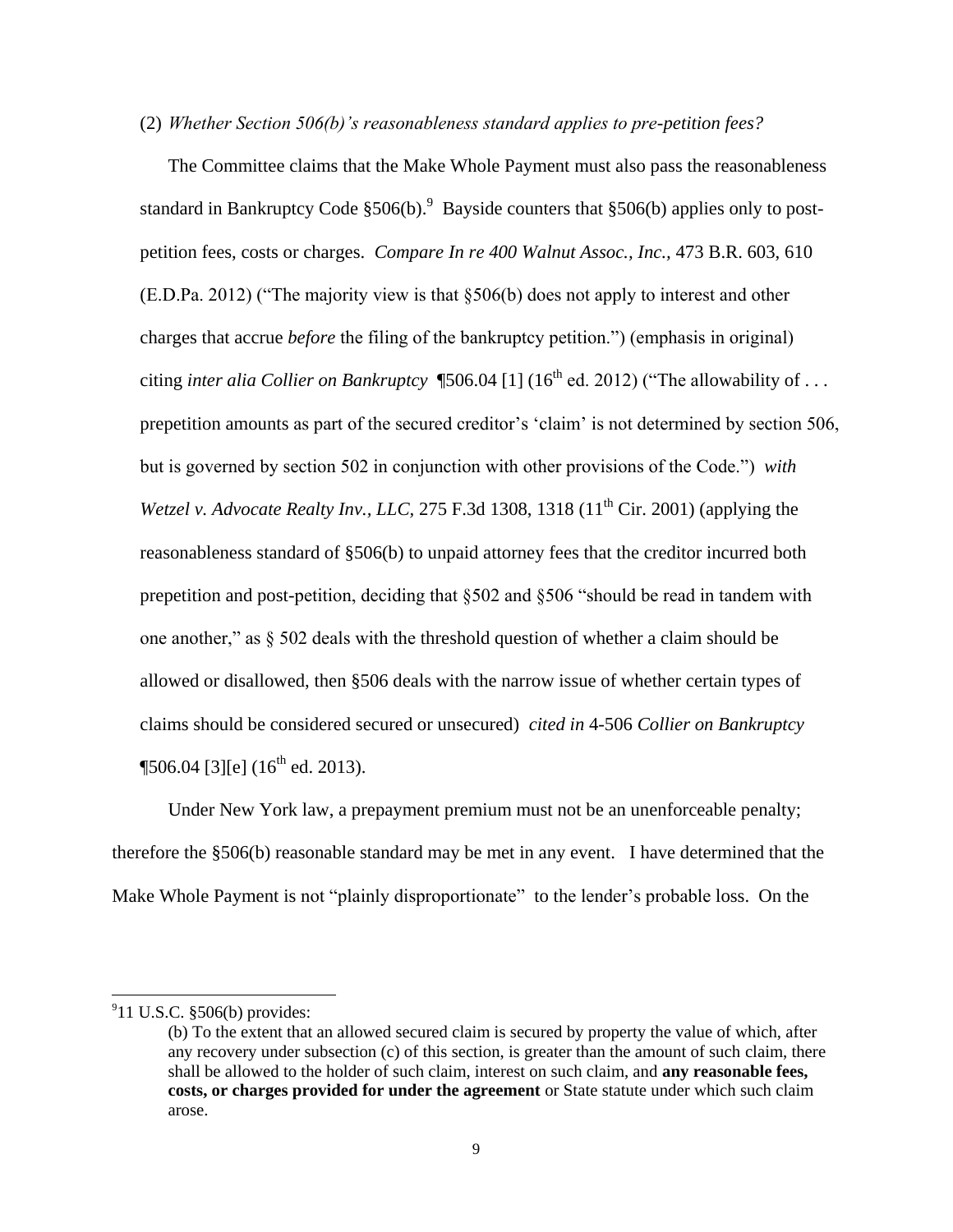record before me, even assuming §506(b) applies, the Make Whole Payment meets the §506(b) reasonableness standard.

(3) *Whether the Make Whole Payment is unmatured interest under Section 502(b)(2)?*

The Committee next asks the Court to disallow the Make Whole Payment under Section

 $502(b)(2)$  because it constitutes a claim for unmatured interest.<sup>10</sup> The Committee's claim is that

the Make Whole Payment is intended to compensate Bayside for lost future interest resulting

from the prepayment.

My colleague, Judge Shannon, recently noted that bankruptcy courts are split on the issue of

whether make whole payments are characterized as unmatured interest or liquidated damages. *In* 

*re Trico Marine Servs., Inc.,* 450 B.R. 474 (Bankr.D.Del. 2011). He reasoned:

Research reveals that the substantial majority of courts considering this issue have concluded that make-whole or prepayment obligations are in the nature of liquidated damages rather than unmatured interest, whereas courts taking a contrary approach are distinctly in the minority. *[Noonan v. Fremont Fin. \(In re Lappin Elec. Co.\),](https://web2.westlaw.com/find/default.wl?mt=ThirdCircuit&db=164&rs=WLW13.04&tc=-1&rp=%2ffind%2fdefault.wl&findtype=Y&ordoc=2025088690&serialnum=2000066524&vr=2.0&fn=_top&sv=Split&tf=-1&referencepositiontype=S&pbc=84132B1B&referenceposition=330&utid=2)* 245 B.R. 326, 330 [\(Bankr.E.D.Wis.2000\)](https://web2.westlaw.com/find/default.wl?mt=ThirdCircuit&db=164&rs=WLW13.04&tc=-1&rp=%2ffind%2fdefault.wl&findtype=Y&ordoc=2025088690&serialnum=2000066524&vr=2.0&fn=_top&sv=Split&tf=-1&referencepositiontype=S&pbc=84132B1B&referenceposition=330&utid=2) ( "[T]his court is in agreement with a majority of courts that view a prepayment charge as liquidated damages, not as unmatured interest or an alternative means of paying under the contract.") (citations omitted); *see also [In re Outdoor Sports](https://web2.westlaw.com/find/default.wl?mt=ThirdCircuit&db=164&rs=WLW13.04&tc=-1&rp=%2ffind%2fdefault.wl&findtype=Y&ordoc=2025088690&serialnum=1993236397&vr=2.0&fn=_top&sv=Split&tf=-1&referencepositiontype=S&pbc=84132B1B&referenceposition=424&utid=2)  Headquarters, Inc.,* [161 B.R. 414, 424 \(Bankr.S.D.Ohio 1993\)](https://web2.westlaw.com/find/default.wl?mt=ThirdCircuit&db=164&rs=WLW13.04&tc=-1&rp=%2ffind%2fdefault.wl&findtype=Y&ordoc=2025088690&serialnum=1993236397&vr=2.0&fn=_top&sv=Split&tf=-1&referencepositiontype=S&pbc=84132B1B&referenceposition=424&utid=2) ("Prepayment amounts, although often computed as being interest that would have been received through the life of a loan, do not constitute unmatured interest because they fully mature pursuant to the provisions of the contract.") (citations omitted); *[In re Skyler Ridge,](https://web2.westlaw.com/find/default.wl?mt=ThirdCircuit&db=164&rs=WLW13.04&tc=-1&rp=%2ffind%2fdefault.wl&findtype=Y&ordoc=2025088690&serialnum=1987156892&vr=2.0&fn=_top&sv=Split&tf=-1&referencepositiontype=S&pbc=84132B1B&referenceposition=508&utid=2)* 80 B.R. 500, 508 [\(Bankr.C.D.Cal.1987\)](https://web2.westlaw.com/find/default.wl?mt=ThirdCircuit&db=164&rs=WLW13.04&tc=-1&rp=%2ffind%2fdefault.wl&findtype=Y&ordoc=2025088690&serialnum=1987156892&vr=2.0&fn=_top&sv=Split&tf=-1&referencepositiontype=S&pbc=84132B1B&referenceposition=508&utid=2) ("Liquidated damages, including prepayment premiums, fully mature at the time of breach, and do not represent unmatured interest.") (citation omitted).

*Trico Marine,* 450 B.R. at 480-81. Judge Shannon was "persuaded by the soundness of the

majority's interpretation of make-whole obligations," and concluded a claim for a make whole

premium was akin to a claim for liquidated damages, not a claim for unmatured interest. *Id.* at

. . . .

 $^{10}$ 11 U.S.C. §502(b)(2) provides, in pertinent part:

<sup>(</sup>b) [If an] objection to a claim is made, the court, after notice and a hearing, shall determine the amount of such claim in lawful currency of the United States as of the date of the filing of the petition, and shall allow such claim in such amount, except to the extent that - -

<sup>(2)</sup> such claim is for unmatured interest.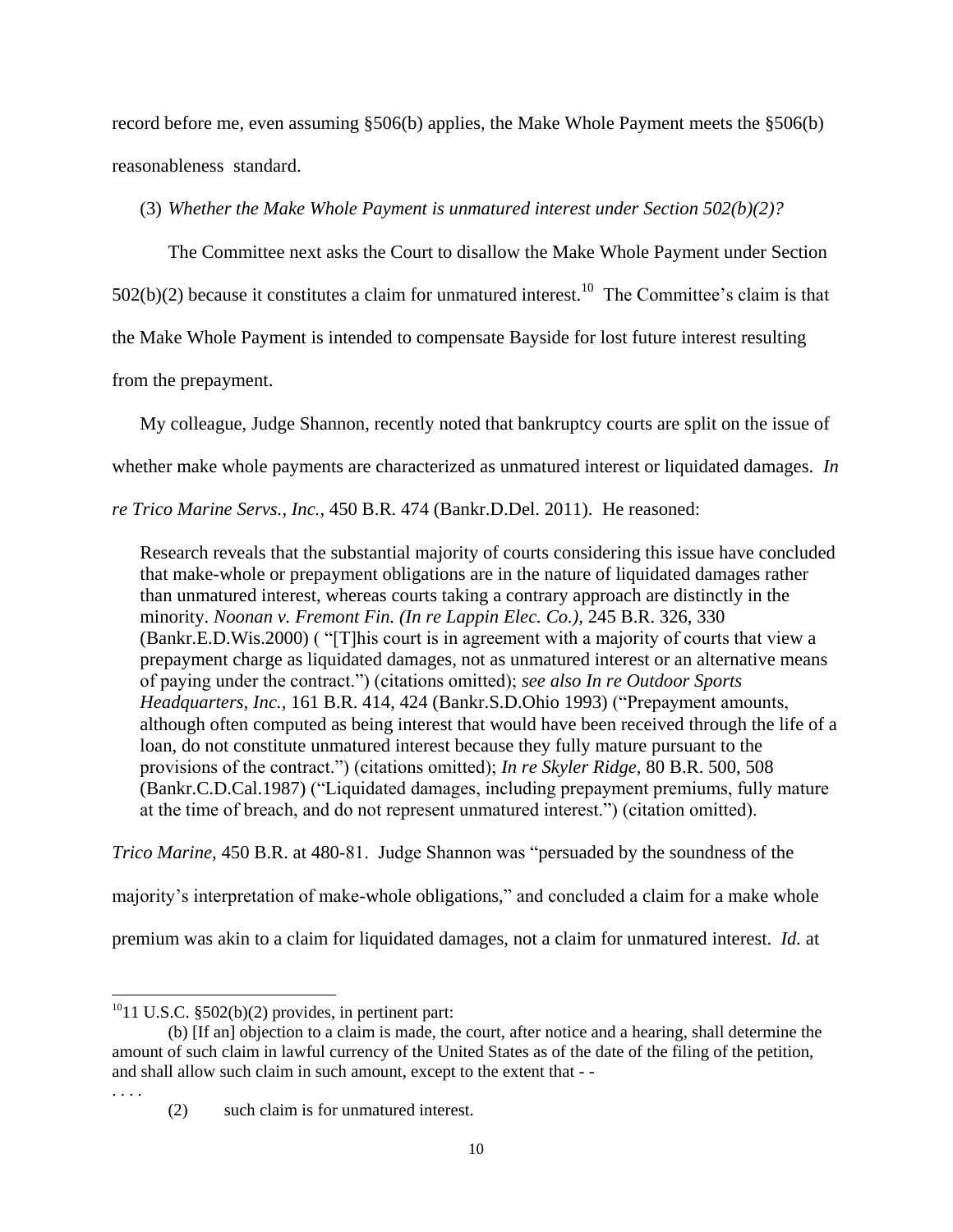481. I agree with Judge Shannon and likewise conclude that the Make Whole Payment claimed by Bayside should not be disallowed as unmatured interest under Section 506(b)(2).

(4) *Whether Bayside had a duty to mitigate damages?*

The Committee also contends that Bayside had a duty to mitigate any damages it suffered. However, New York courts have held that a valid liquidated damages claim obviates the duty to mitigate. *Delvecchio v. Bayside Chrysler Plymouth Jeep Eagle, Inc.*, 271 A.D.2d 636, 639, 706 N.Y.S.2d 724 (2d Dep't 2000) citing *Truck Rent-A-Center v. Puritan Farms 2nd*, 51 A.D.2d 786, 380 N.Y.S.2d 37, *aff'd.* 41 N.Y.2d 420, 393 N.Y.S.2d 365, 361 N.E.2d 1015, *Musman v. Modern Deb, 50 A.D.2d 761, 377 N.Y.S.2d 17 (1975).*<sup>11</sup>

### **Conclusion**

The Motion to Disallow will be denied. An appropriate order follows.

BY THE COURT:

 $\cup$   $\cup$   $\cup$   $\cup$   $\cup$   $\cup$   $\cup$   $\vee$   $\vee$ EVIN J. CAREY UNITED STATES BANKRUPTCY COURT

DATED: April 22, 2013

 $11$  Mr. Britain testified that, with respect to the particular Bayside fund that is the lender here (H.I.G. Bayside Debt and LBO Fund II, LP) Bayside was prevented from reinvesting prepayment proceeds, as Bayside was obligated to return the proceeds to its limited partners within ninety days of receiving them. (Tr. at 77). Therefore, the evidence demonstrates that Bayside was prevented contractually from mitigating its damages.